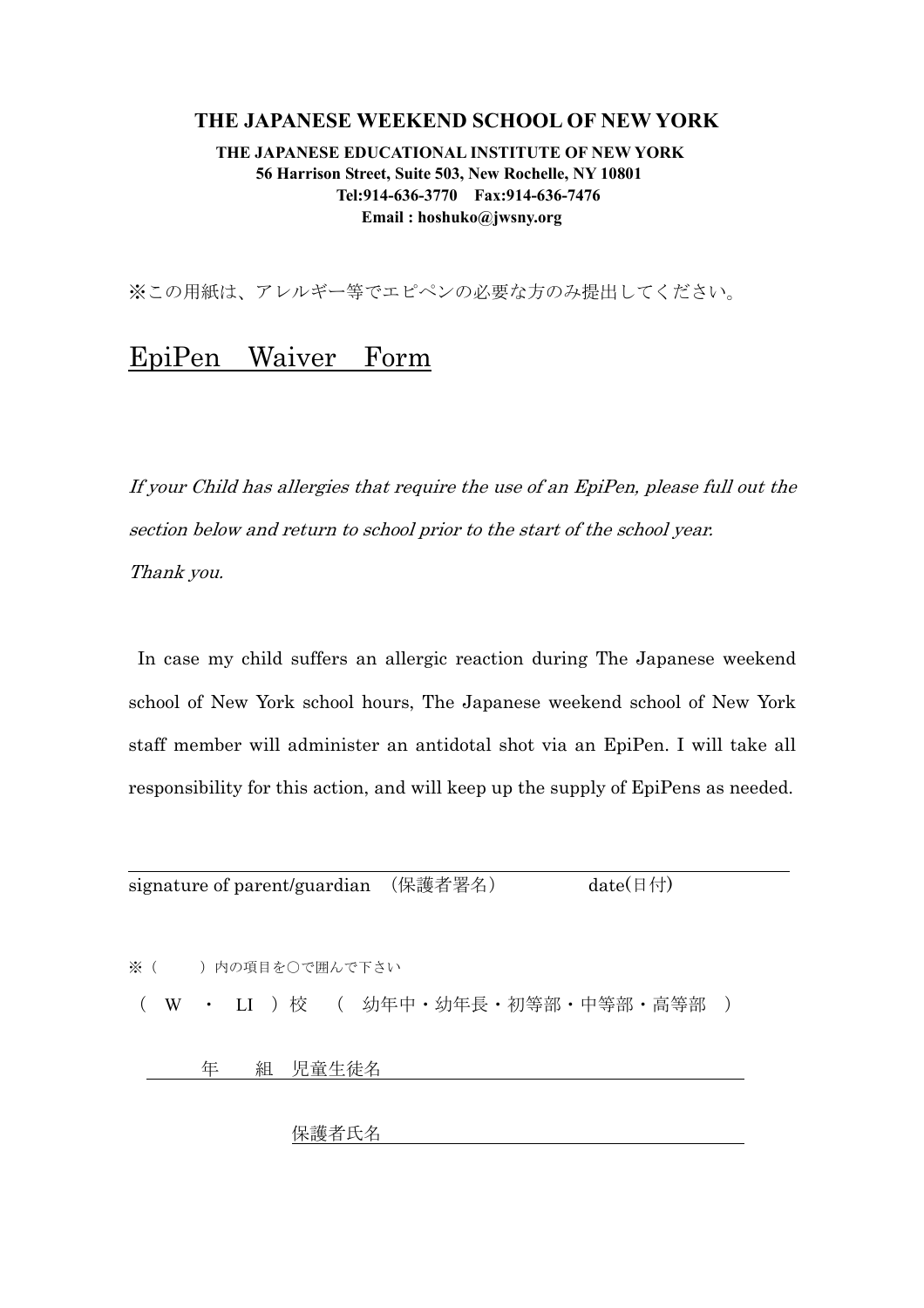## The Japanese Weekend School of New York

**EpiPen Order Form/Care Plan**

Medication Form for Students with Allergic Reactions - To be completed by physician/authorized prescriber

| Name:<br><b>Student Allergies:</b>                                     | School/Grade:<br>Gender: M F                                                                                       | DOB:                                          |  |  |  |  |  |  |
|------------------------------------------------------------------------|--------------------------------------------------------------------------------------------------------------------|-----------------------------------------------|--|--|--|--|--|--|
| Touch<br>Ingestion<br>Known Trigger:                                   | Sting<br>Other(list)                                                                                               | <u> 1980 - Andrea Andrew Maria (h. 1980).</u> |  |  |  |  |  |  |
| Date of Order:                                                         | Order Expires End of School Year OR (list date):                                                                   |                                               |  |  |  |  |  |  |
| Order Valid for Curent Year icluding Summer School                     | (check box if applies)<br>and the state                                                                            |                                               |  |  |  |  |  |  |
| Physician/Prescriber Signature:                                        | Phone:                                                                                                             |                                               |  |  |  |  |  |  |
| Parent/Guardian Signature:<br>Phone:                                   |                                                                                                                    |                                               |  |  |  |  |  |  |
| <b>EpiPen Order</b>                                                    | <b>Oral Medication Order</b>                                                                                       |                                               |  |  |  |  |  |  |
| EpiPen Dose: (Circle one) .15mg .30mg                                  | Medication:                                                                                                        |                                               |  |  |  |  |  |  |
| Student is able to self-administer:<br><b>YES</b><br>N <sub>O</sub>    | Strengts:<br>Does:                                                                                                 | Student                                       |  |  |  |  |  |  |
| Student may carry EpiPen on self:<br><b>YES</b><br>N <sub>O</sub>      |                                                                                                                    | Photo                                         |  |  |  |  |  |  |
| (A back-up EpiPen must be kept in Health Room)                         | Date Medication Expires:                                                                                           |                                               |  |  |  |  |  |  |
| Date EpiPen Expires:                                                   | <b>Possible Side Effects:</b>                                                                                      |                                               |  |  |  |  |  |  |
| <b>Possible Side Effects:</b>                                          |                                                                                                                    |                                               |  |  |  |  |  |  |
| <b>Administration Choices</b> (please check all that apply):           |                                                                                                                    |                                               |  |  |  |  |  |  |
| Administer                                                             | for known or possible ingestion/touch/sting/other(list)                                                            |                                               |  |  |  |  |  |  |
| (oral medication)                                                      | of<br><u> 1989 - Andrea Stadt Britain, marwolaeth a bh</u>                                                         |                                               |  |  |  |  |  |  |
| Prior to onset of symptoms                                             |                                                                                                                    |                                               |  |  |  |  |  |  |
| If student develops hives, rash, itchy mouth or other simptom(s)(list) |                                                                                                                    |                                               |  |  |  |  |  |  |
| After EpiPen is given                                                  |                                                                                                                    |                                               |  |  |  |  |  |  |
| Give EpiPen for known or possible ingrestion/touch/sting/other         | <sub>of</sub>                                                                                                      |                                               |  |  |  |  |  |  |
| Prior to onset of suymptoms                                            |                                                                                                                    |                                               |  |  |  |  |  |  |
| At first sign of any sumptoms(see back for list)                       |                                                                                                                    |                                               |  |  |  |  |  |  |
|                                                                        | Only if student develops throat/lung/heart symptoms or if two or more body systems are involved(see back for list) |                                               |  |  |  |  |  |  |
| Other Instructions:                                                    |                                                                                                                    |                                               |  |  |  |  |  |  |
|                                                                        |                                                                                                                    |                                               |  |  |  |  |  |  |